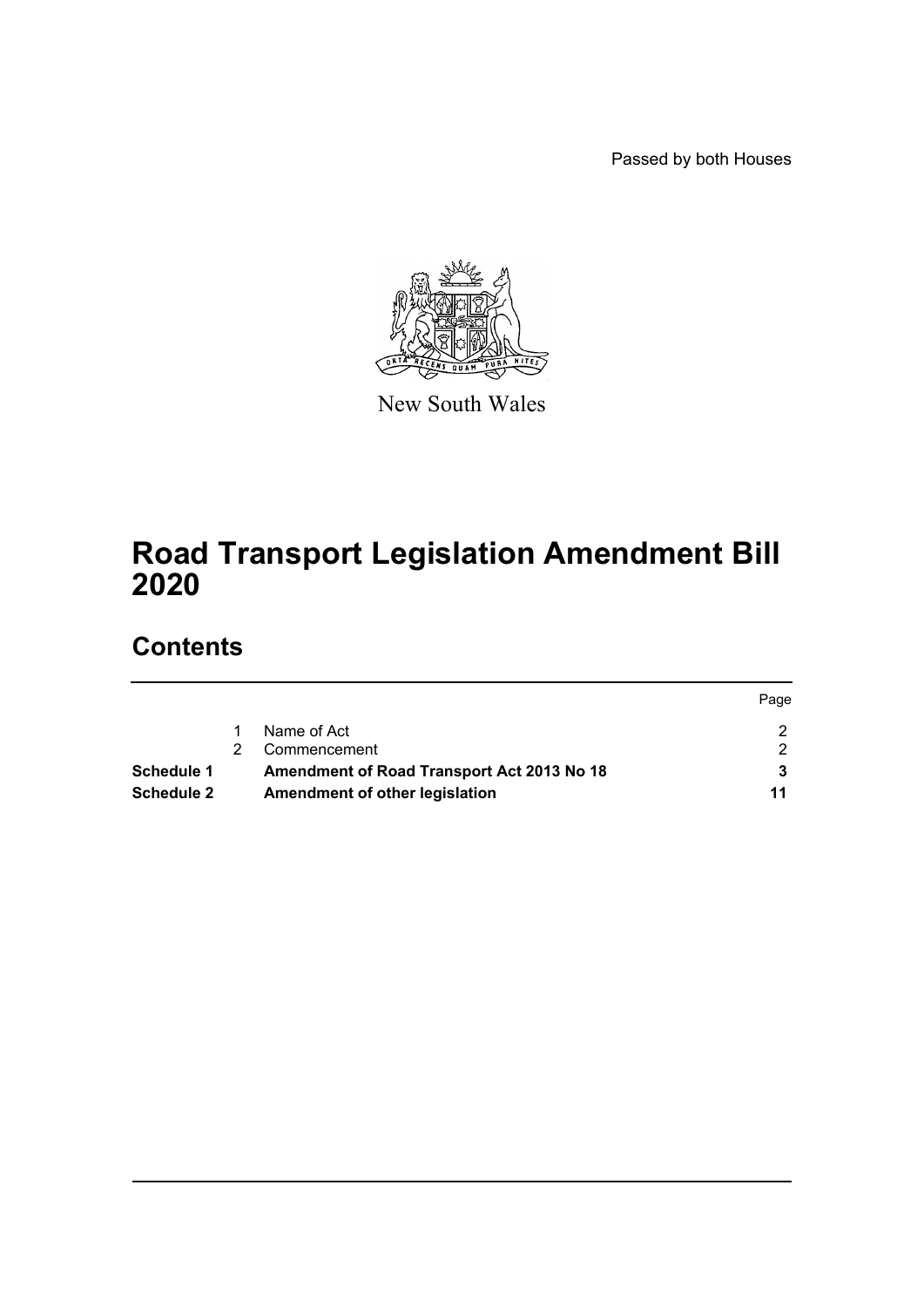*I certify that this public bill, which originated in the Legislative Assembly, has finally passed the Legislative Council and the Legislative Assembly of New South Wales.*

> *Clerk of the Legislative Assembly. Legislative Assembly, Sydney, , 2020*



New South Wales

# **Road Transport Legislation Amendment Bill 2020**

Act No , 2020

An Act to make miscellaneous amendments to the *Road Transport Act 2013* and related legislation following a statutory review of that Act.

*I have examined this bill and find it to correspond in all respects with the bill as finally passed by both Houses.*

*Assistant Speaker of the Legislative Assembly.*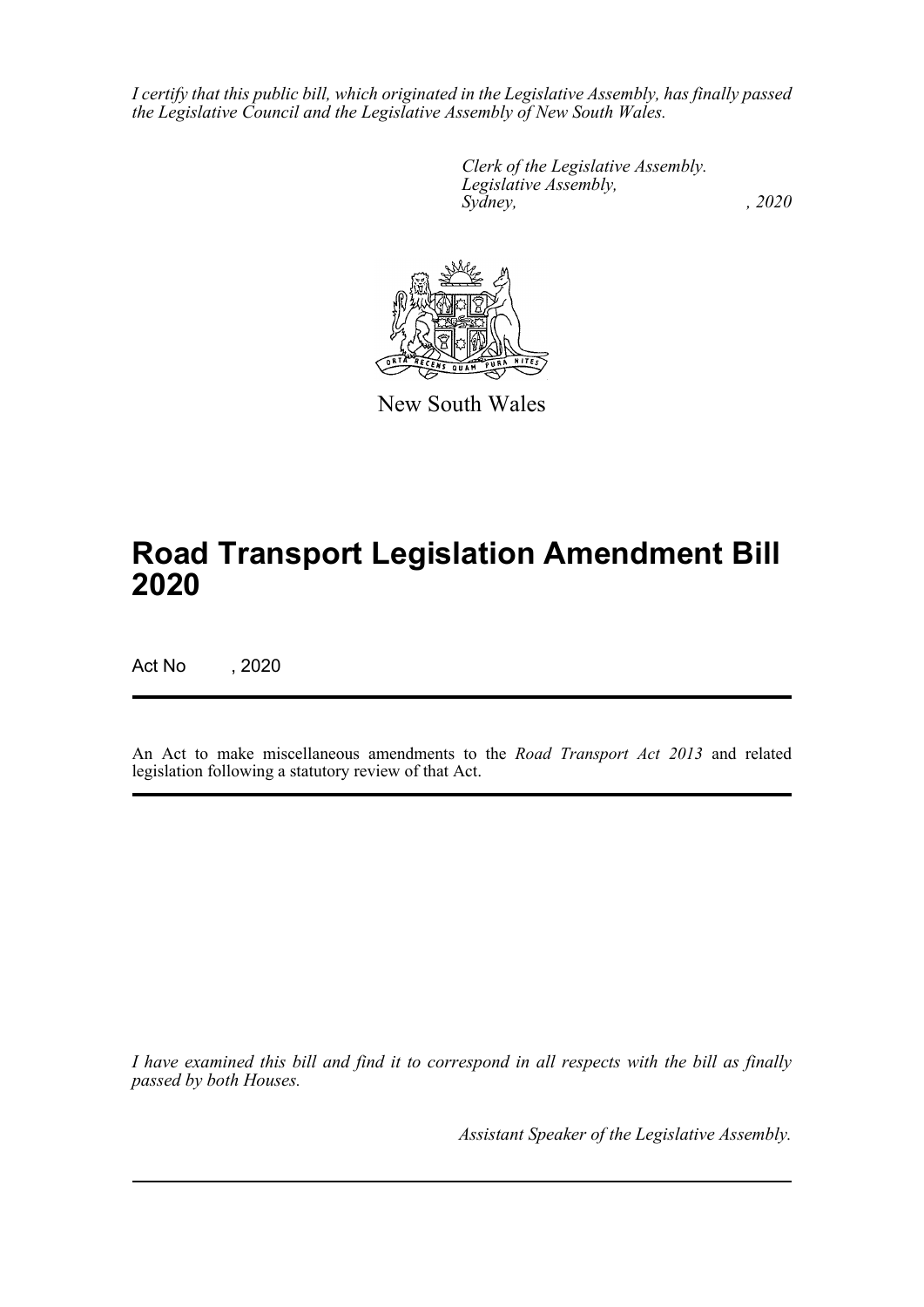Road Transport Legislation Amendment Bill 2020 [NSW]

#### <span id="page-2-0"></span>**The Legislature of New South Wales enacts—**

#### **1 Name of Act**

This Act is the *Road Transport Legislation Amendment Act 2020*.

#### <span id="page-2-1"></span>**2 Commencement**

- (1) This Act commences on the date of assent to this Act, except as provided by subsections (2) and (3).
- (2) Schedule 2.5 commences immediately after the commencement of Schedule 4.86 to the *Statute Law (Miscellaneous Provisions) Act 2020*.
- (3) Schedule 1[2]–[8], [17]–[29], [33], [34] and [37] and Schedule 2.2 commence on a day or days to be appointed by proclamation.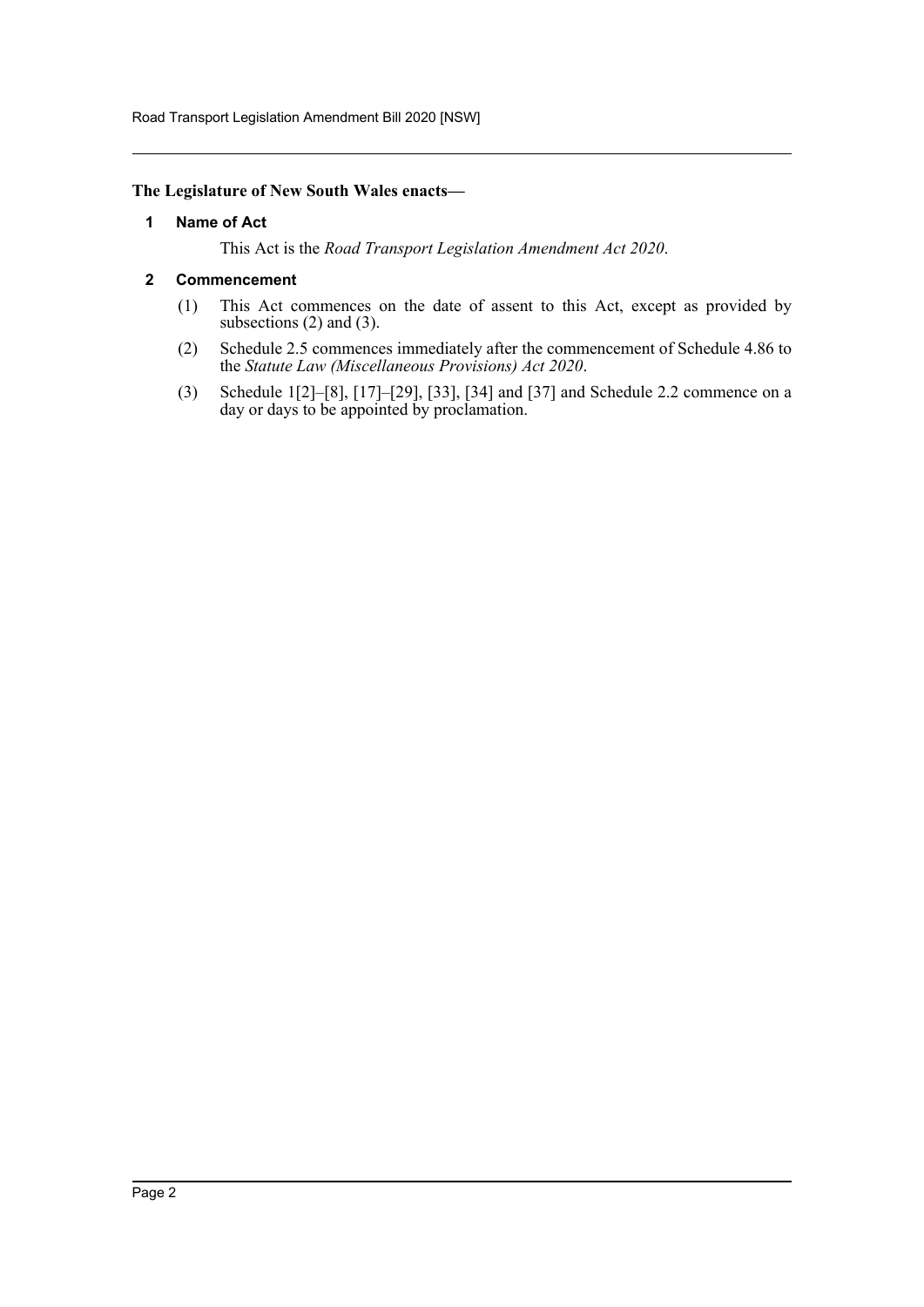## <span id="page-3-0"></span>**Schedule 1 Amendment of Road Transport Act 2013 No 18**

## **[1] Section 4 Definitions**

Insert in alphabetical order in section 4(1)—

*foreign driver licence* means a licence, however described, to drive a motor vehicle that is—

- (a) held by a person who is ordinarily resident in a foreign country and not a permanent resident of Australia, and
- (b) issued in the country in which the person is ordinarily resident.

## **[2] Section 9 Determination of "first offence" and "second or subsequent offence"**

Omit ", within the applicable re-offending period (if any) for the offence concerned," from section  $9(2)(a)$ .

## **[3] Section 9(2)(c)**

Insert at the end of section 9(2)(b)—

, and

(c) the person committed the previous offence within the applicable re-offending period for the offence concerned.

## **[4] Section 9(2A)**

Omit "(the *new offence*), that offence".

Insert instead "or the statutory rules (the *new offence*), the new offence".

## **[5] Section 9(2A)(a)**

Omit "being convicted of". Insert instead "committing".

## **[6] Section 9(3)**

Omit "subsection (2)(a)". Insert instead "subsection (2)(c)".

## **[7] Section 9(3)(a)**

Insert "immediately before the person committed the new offence" after "years".

## **[8] Section 9(5)(f)**

Insert at the end of section  $9(5)(e)$ —

, or

(f) for a previous offence committed in another jurisdiction—a court finds that the previous offence is an equivalent offence.

# **[9] Section 22 Database of declarations and orders made under this Division**

Omit the section.

- **[10] Section 40 Suspension or cancellation of licence** Omit section 40(4) and (5).
- **[11] Section 41 Licence ineligibility** Omit section 41(6) and (7).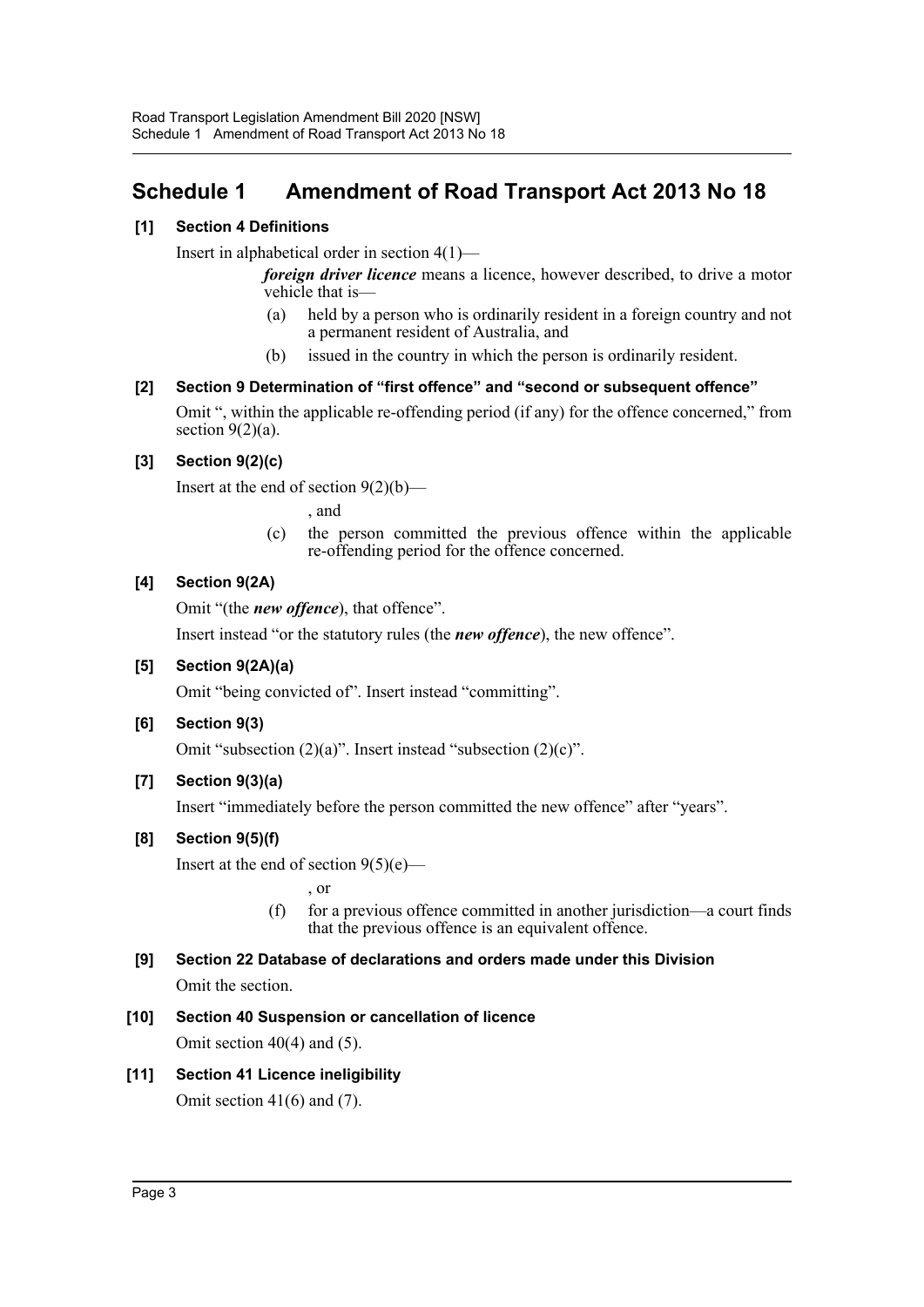### **[12] Section 41A**

Insert after section 41—

#### **41A Deletion of demerit points**

- (1) All demerit points recorded in the NSW demerit points register against a person at the date of a notice of licence suspension or notice of licence ineligibility given to the person under this Division, and taken into account for the purposes of the notice, are taken to be deleted—
	- (a) if the person's driver licence has been suspended under this Division on the commencement of the period of suspension, or
	- (b) if the person has become ineligible under this Division to be issued with, and to apply for, a driver licence—on the commencement of the period of licence ineligibility, or
	- (c) if the person has lodged an appeal in relation to the licence suspension or licence ineligibility—on the determination of the appeal.
- (2) Demerit points that are taken not to be deleted in the circumstances referred to in subsection (1) are to be taken into account for the purposes of sections 40(1) and 41(1) from the end of the period of licence suspension or period of licence ineligibility, as the case may be.
- (3) Nothing in this section prevents Transport for NSW from retaining records of deleted demerit points incurred by any person.

#### **[13] Section 55 Photographs to which this Part applies**

Insert at the end of the section—

(2) This Part does not apply to a photograph provided to Transport for NSW by a person for the sole purpose of establishing the person's identity.

#### **[14] Section 57 Release of photographs prohibited**

Insert after section  $57(1)(h)$ —

- (ha) with the consent of the person whose likeness is shown in the photograph or on the database, or
- (hb) to the Secretary, within the meaning of the *Tattoo Parlours Act 2012*, for the purpose of enabling the Secretary to exercise functions in relation to licences under that Act, or

#### **[15] Section 59 Cancellation or suspension of driver licence for certain speeding offences or alcohol or other drug related driving offences**

Insert after section 59(4A)—

(4B) In determining the period specified in a notice to be served on a person under subsection  $(3)$  or  $(4)$ , Transport for NSW is required to take into account the period during which the person's driver licence was suspended under an immediate licence suspension notice given to the person under section 224 for the same offence.

#### **[16] Section 107 Definitions**

Omit the definition of *foreign driver licence* from section 107(1).

#### **[17] Section 183 Definitions**

Insert in alphabetical order in section 183(1)—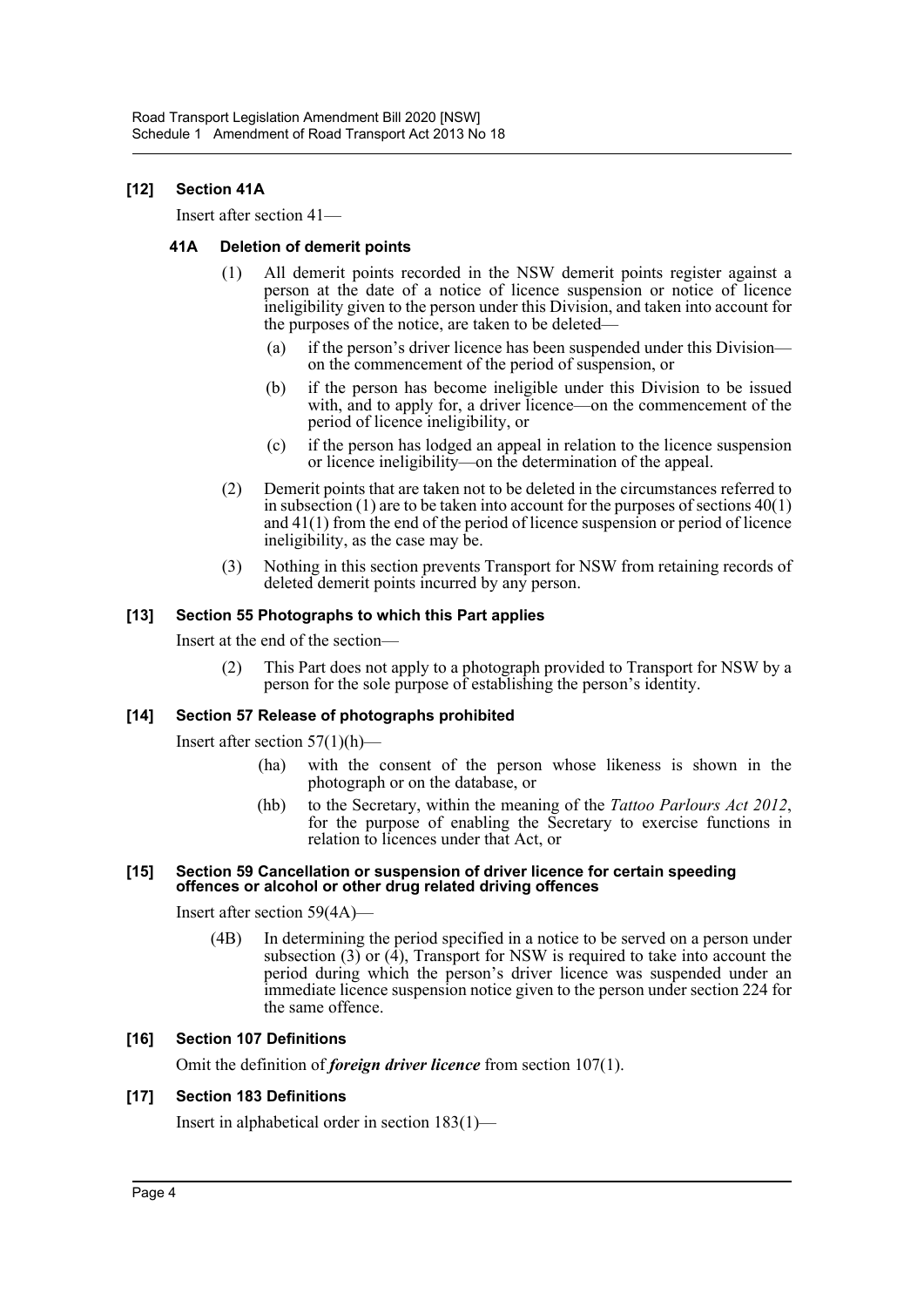*nomination details* of a person means—

- (a) the person's name, address and date of birth, and
- (b) the number of the person's Australian driver licence or foreign driver licence, and
- (c) if a person holds a foreign driver licence—the jurisdiction that issued the foreign driver licence.

#### **[18] Sections 183(1) (definition of "relevant nomination document"), 185(3), 186(1)(a), 187 and 224(2)(a) and (4)(b1), (b2), (c) and (d)**

Omit "served with" wherever occurring. Insert instead "issued with".

#### **[19] Sections 185(1), 186(1) and (1A), 187(b), 190(3) and 191(c)**

Omit "name and address" and "names and addresses" wherever occurring. Insert instead "nomination details".

## **[20] Section 185 When responsible person not liable for parking offence**

Omit "service on" wherever occurring in section 185(1)(a) and (b).

Insert instead "the issue to".

## **[21] Sections 185(2) and (3) and 186(2)**

Omit "served on" wherever occurring. Insert instead "issued to".

**[22] Section 186 Duty to inform if person not driver of vehicle committing camera recorded offence**

Omit "service" from section 186(1). Insert instead "the issue".

**[23] Section 186(3)**

Omit "served". Insert instead "issued".

## **[24] Section 188 Offences relating to nominations**

Omit "that name and address" from section 188(1). Insert instead "the nomination details".

#### **[25] Sections 188(1) and 189(4)**

Omit "100 penalty units" wherever occurring in the penalty provisions. Insert instead "200 penalty units".

## **[26] Section 188(1A)**

Insert after section 188(1)—

- (1A) For the purposes of subsection (1), if a person is a corporation, the person must—
	- (a) nominate an officer of the corporation to undertake to ascertain the nomination details of the person who was in charge of the vehicle at the time the offence occurred, and
	- (b) require the nominated officer to complete a statutory declaration as to the efforts undertaken to ascertain the nomination details, and
	- (c) provide the authorised officer or court, as the case may be, with the statutory declaration of the nominated officer.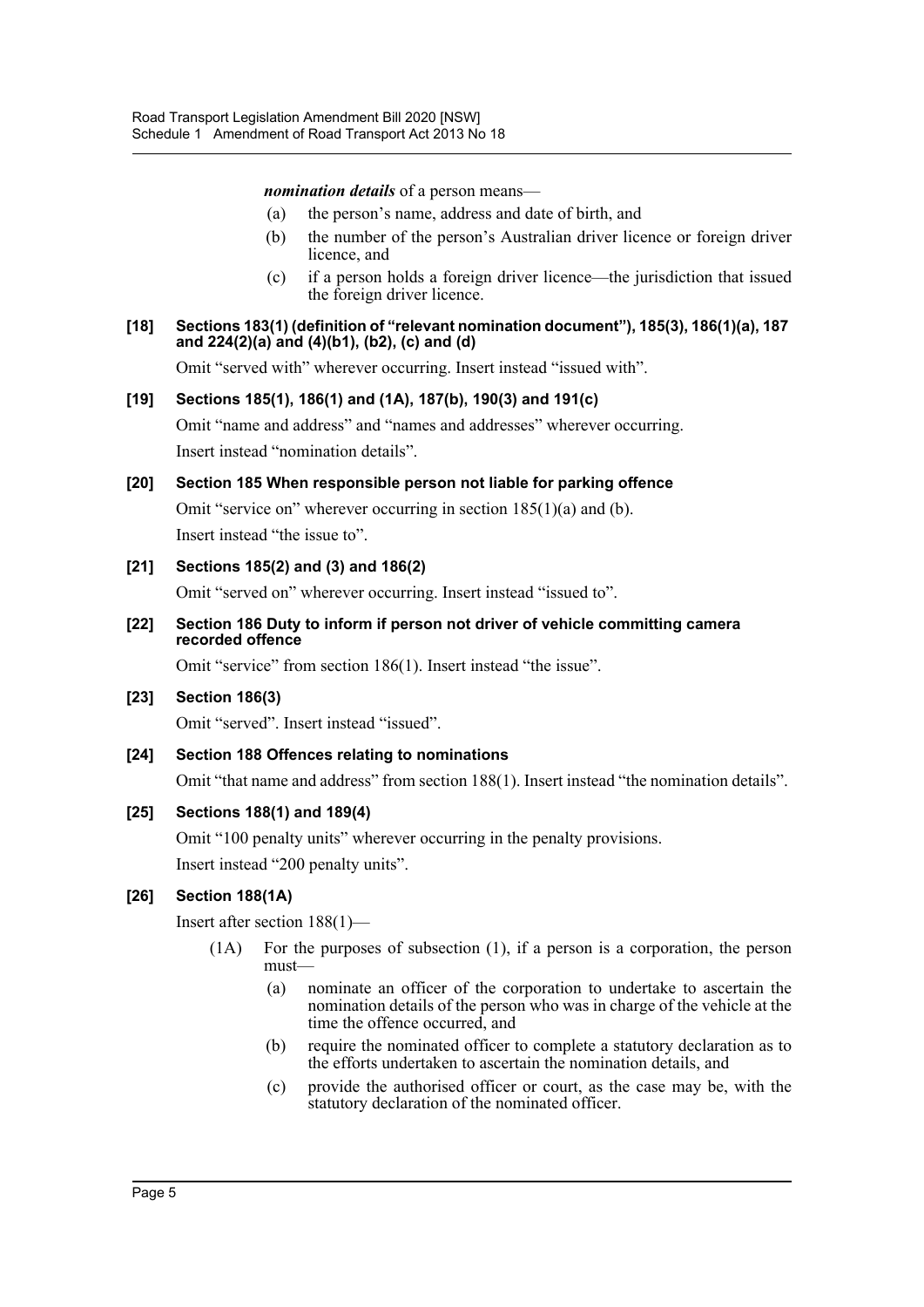#### **[27] Section 188(3)**

Omit "either a false name or address (or both a false name and address) for the person is". Insert instead "false nomination details for the person are".

#### **[28] Section 190 Use of statutory declarations as evidence**

Insert "or  $(1A)$ " after "188 $(1)$ " in section 190 $(3)$ .

#### **[29] Section 195**

Omit sections 195–199. Insert instead—

#### **195 Penalty notices**

- (1) An authorised officer may issue a penalty notice to a person if it appears to the officer that the person has committed a penalty notice offence.
- (2) A penalty notice offence is an offence against the following that is prescribed by the statutory rules as a penalty notice offence—
	- (a) the road transport legislation,
	- (b) the *Driving Instructors Act 1992* or the regulations under that Act,
	- (c) the *Heavy Vehicle (Adoption of National Law) Act 2013* or the local regulations under that Act,
	- (d) section 650(1) or (4) or 650A(1) or (4) of the *Local Government Act 1993*, including by operation of section 651 of that Act,
	- (e) the *Motor Accident Injuries Act 2017*, the *Motor Accidents Compensation Act 1999* or the regulations under those Acts,
	- (f) the *Recreation Vehicles Act 1983* or the regulations under that Act,
	- (g) the *Roads Act 1993* or the regulations under that Act, including by operation of section 244 of that Act.
- (3) The *Fines Act 1996* applies to a penalty notice issued under this section. **Note.** The *Fines Act 1996* provides that, if a person issued with a penalty notice does not wish to have the matter determined by a court, the person may pay the amount specified in the notice and is not liable to any further proceedings for the alleged offence.
- (4) The amount payable under a penalty notice issued under this section is the amount prescribed for the alleged offence by the statutory rules, not exceeding the maximum amount of penalty that could be imposed for the offence by a court.
- (5) This section does not limit the operation of any other provision of, or made under, this or any other Act relating to proceedings that may be taken in relation to offences.
- (6) An offence for which a penalty of imprisonment may be imposed under the road transport legislation, except an offence against section 53(3) of this Act, cannot be prescribed by the statutory rules as a penalty notice offence.
- (7) In addition to a manner of issuing a penalty notice provided for by the *Fines Act 1996*, a penalty notice for the following offences may be issued by leaving the notice on the vehicle in relation to which the offence was committed—
	- (a) an offence for which the responsible person for the vehicle is guilty because of Division 2,
	- (b) an offence for which the owner is guilty because of section 651 of the *Local Government Act 1993*.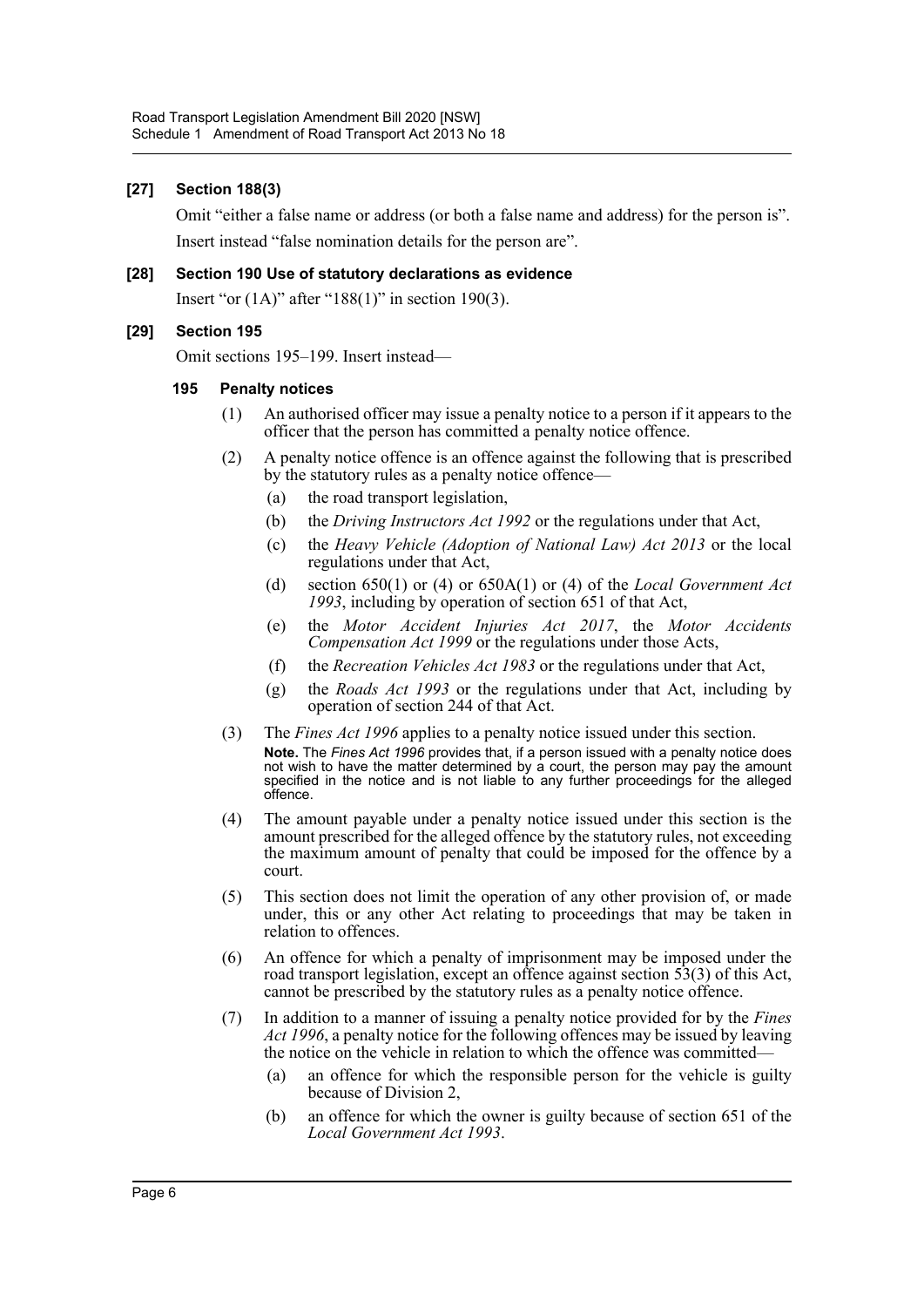(8) The regulations may specify the classes of authorised officer who are authorised to issue a penalty notice for a specified penalty notice offence.

#### **[30] Section 200 Proceedings for offences**

Insert after section 200(2)—

- Despite subsection (2), the maximum monetary penalty that may be imposed by the Local Court for an offence against section 188(1) or (2) or 189(4) is 200 penalty units or the maximum monetary penalty provided for the offence, whichever is less.
- (4) Without limiting section 14 of the *Criminal Procedure Act 1986*, proceedings for an offence against the road transport legislation may be commenced by Transport for NSW or a person authorised in writing by Transport for NSW.

#### **[31] Section 202**

Insert after section 201—

#### **202 Period within which certain other proceedings may be commenced**

- (1) Despite the *Criminal Procedure Act 1986* or another Act, proceedings for an offence against the following provisions may be commenced not later than 2 years after the date alleged to be the date on which the offence was committed—
	- (a) section 49(1),
	- (b) section 54(1)(b), (3)(b), (4)(b), (5)(a)(ii) and (5)(b)(ii),
	- (c) section  $69(1)(a)$  and  $(2)(a)$ ,
	- (d) section 110, 111 or 112, to the extent that the offence arises out of an incident in relation to which the person was charged with an offence against section 117(1) and the driving occasioned death or grievous bodily harm,
	- (e) section 117(1) if the driving occasioned death or grievous bodily harm,
	- (f) section 145,
	- (g) section 146.
- (2) Despite the *Criminal Procedure Act 1986* or another Act, the regulations may provide that proceedings for an offence against the regulations made under this Act may be commenced not later than a period, not exceeding 2 years, after the date alleged to be the date on which the offence was committed.

#### **[32] Section 223A**

Insert after section 223—

#### **223A Suspension of foreign driver**

- (1) The Commissioner of Police may suspend the authority of the holder of a foreign driver licence to drive in this jurisdiction if the total number of demerit points specified under section 32 for all relevant offences during the relevant 3-year period is 13 or more.
- (2) The suspension must not exceed 14 days.
- (3) The Commissioner of Police must immediately—
	- (a) notify Transport for NSW that the Commissioner has suspended the authority and the grounds for the suspension, and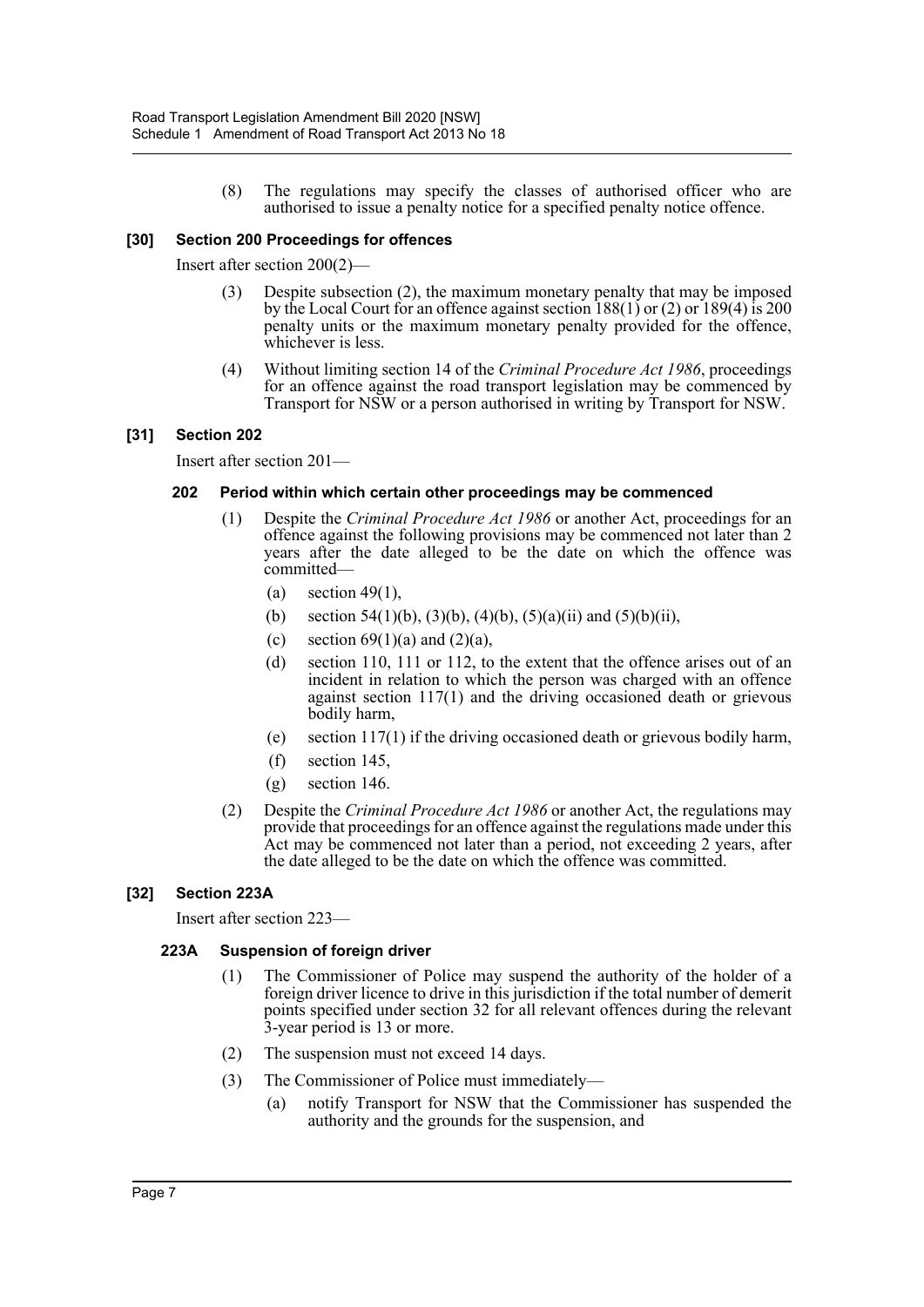- (b) report to Transport for NSW whether in the Commissioner's opinion a further suspension or the cancellation of the authority is warranted or is desirable in the interest of public safety.
- (4) In this section—

*relevant 3-year period* means the 3-year period immediately before the suspension under this section would commence.

*relevant offence* means an offence against an Act or statutory rule—

- (a) for which a penalty notice has been issued to the holder of a foreign driver licence, and
- (b) for which demerit points may, but have not yet been, incurred.
- **[33] Section 224 When immediate licence suspension notice may be issued by police officer**

Insert "or as the holder of a foreign driver licence" after "driven" in section  $224(1)(c)(ii)$ .

## **[34] Section 239A**

Insert after section 239—

#### **239A Extension of additional sanction to corporation owned motor vehicles**

- (1) A police officer may exercise an authorised power in relation to a motor vehicle if the police officer reasonably believes—
	- (a) the registered operator of the motor vehicle is a corporation, and
	- (b) a circumstance set out in subsection (2), (3) or (4) is made out.
- (2) The motor vehicle was operated on a road to commit a sanctionable offence—
	- (a) on that day, or
	- (b) during the past 10 days.
- (3) The motor vehicle is being operated on a road—
	- (a) by a person who is disqualified from holding or obtaining a driver licence, and
	- (b) to commit an offence, not being a camera recorded offence, of driving a vehicle at a speed more than 30 kilometres per hour over the designated speed limit applying to the driver for the length of road at the time the offence is committed.
- (4) The motor vehicle is being operated on a road by a person—
	- (a) who is disqualified from holding or obtaining a driver licence or who has never been licensed, and
	- (b) who has been convicted of an offence against section 53(3) or 54(1) on 2 or more previous occasions within the past 5-year period.
- (5) The police officer is to notify Transport for NSW of the exercise of the authorised power.
- (6) Transport for NSW is, as soon as is practicable, to notify the registered operator of the motor vehicle of the exercise of the authorised power.
- (7) For the purposes of this Part—
	- (a) the exercise of the authorised power of seizure and impoundment is taken to be the exercise of the power under section  $239(1)(a)$ , and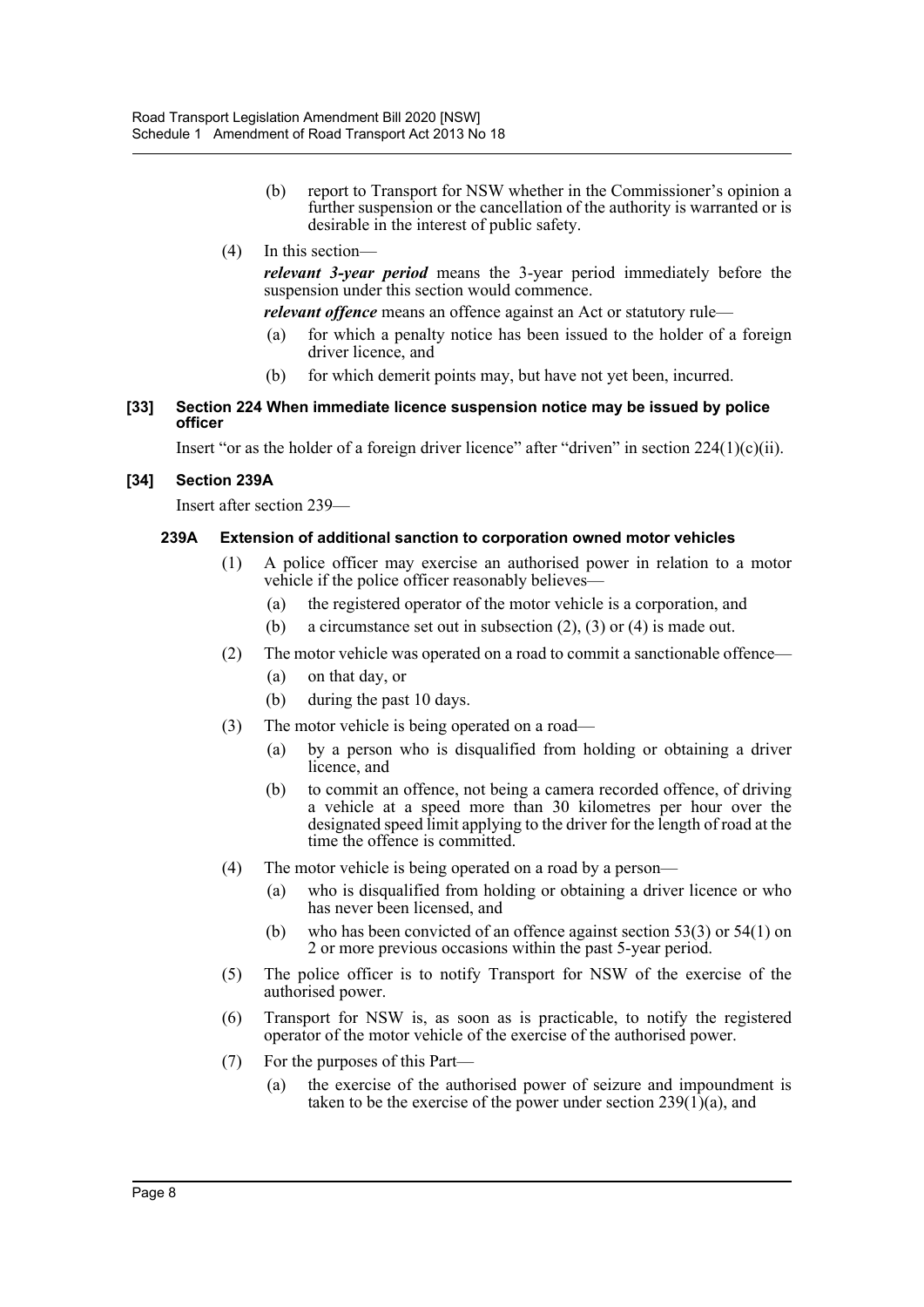- (b) the exercise of the authorised power of confiscation of number-plates is taken to be the exercise of the power under section  $239(1)(c)$ , and
- (c) sections 240, 243 and 245–247 do not apply in relation to the exercise of an authorised power under this section, and
- (d) to avoid doubt, section  $248(1)(b)$  and  $(2)(b)$  do not apply to a motor vehicle impounded or number-plates confiscated under this section, and
- (e) section 249(3) is taken to include the following paragraph after paragraph (b)—
	- (c) for the exercise of an authorised power under section 239A alleged extreme hardship to a person other than the driver of the motor vehicle who committed, or is alleged to have committed, the offence that led to the exercise of the power.
- (8) In this section—

*authorised power* means—

- (a) to seize and take charge of a motor vehicle and cause it to be moved to a place determined by the Commissioner of Police, or
- (b) to remove and confiscate the number-plates affixed to a motor vehicle and attach a number-plate confiscation notice to the motor vehicle.

#### **[35] Section 271 Fixing fees for services concerning driver licensing and vehicle registration**

Omit ", or amend, waive or revoke fees," from section 271(1).

#### **[36] Section 271(2A)**

Insert after section 271(2)—

(2A) Transport for NSW may waive or remit all or part of a fee fixed under this section.

#### **[37] Section 276 Service of documents on persons generally**

Omit section 276(4).

#### **[38] Section 277A**

Insert after section 277—

#### **277A Use of information in registers**

- (1) Transport for NSW may use information recorded in a register required to be kept under this Act for the purpose of exercising its functions, including delegated functions.
- (2) Nothing in this section overrides Part 3.5.

#### **[39] Section 279A**

Insert after section 279—

#### **279A Reports on liability of corporations for camera recorded offences**

- (1) Revenue NSW is to prepare a monthly report that contains the following information for the month—
	- (a) the number of penalty notices issued to corporations for camera recorded offences, categorised by each particular offence,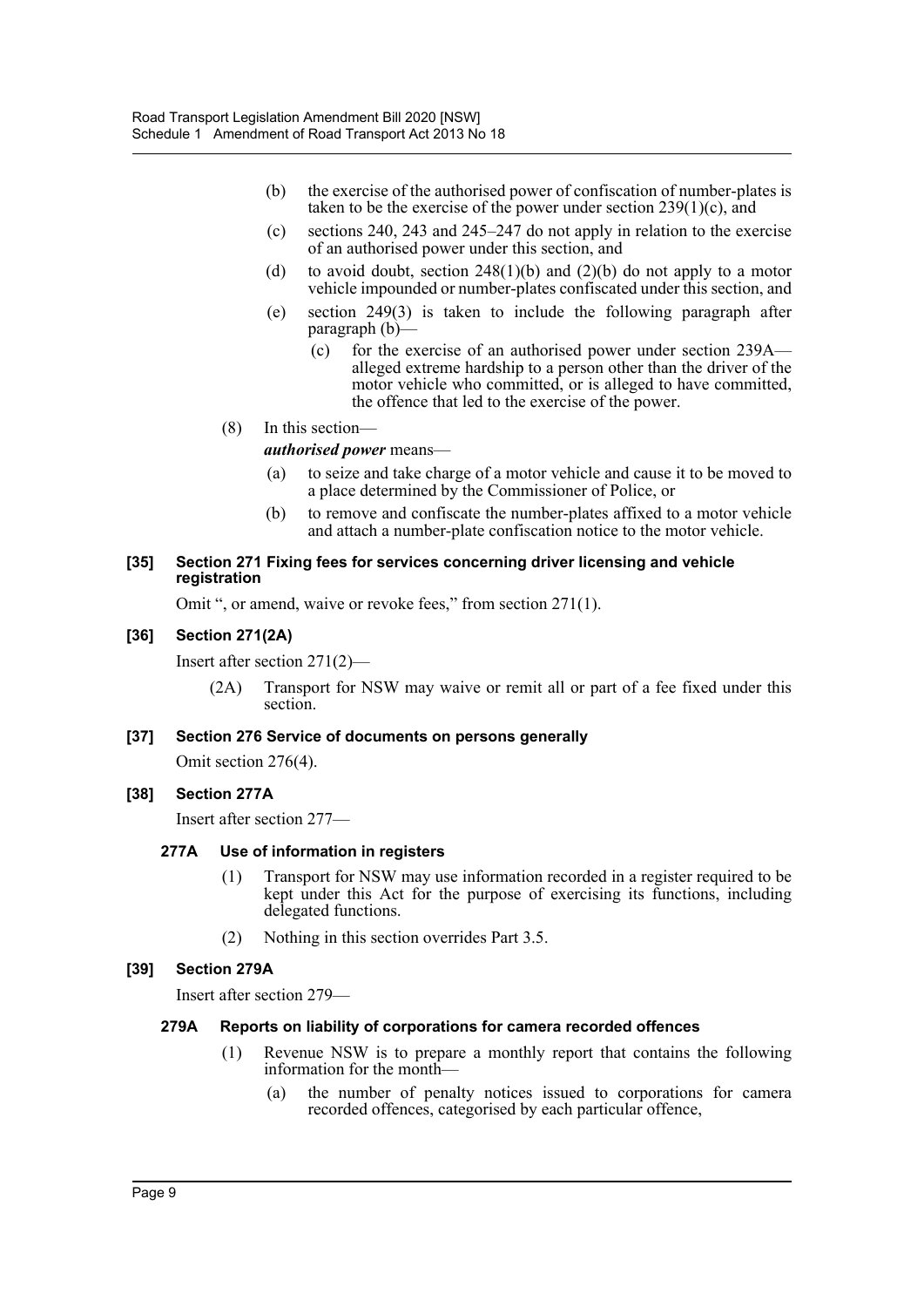- (b) the number of offences against section 188(1) alleged to have been committed by a corporation, whether dealt with by penalty notice or court attendance notice,
- (c) the number of times the registration of a registrable vehicle was suspended because the registered operator of the vehicle was a corporation that committed an offence under section 188(1).
- (2) As soon as reasonably practicable after preparing a report, Revenue NSW is to make the report available to the public on a NSW Government website.
- (3) In this section *camera recorded offence* has the same meaning as in Part 7.3, Division 2.

#### **[40] Schedule 1 Examples of statutory rule-making powers**

Insert after clause 3—

#### **3A Offensive or discriminatory material displayed on vehicles**

The suspension and cancellation of the registration of a registrable vehicle on the grounds of offensive or discriminatory material displayed on the vehicle, including the circumstances in which material is considered to be offensive or discriminatory.

#### **[41] Schedule 4 Savings, transitional and other provisions**

Insert at the end of the Schedule, with appropriate Part and clause numbering—

## **Provision consequent on enactment of Road Transport Legislation Amendment Act 2020**

## **Application of amendments**

- (1) A *previous offence*, within the meaning of section 9, extends to an offence committed before the commencement of the amendments to section 9 made by the amending Act.
- (2) Section 41A applies in relation to notices given before the commencement of the section if, immediately before the commencement—
	- (a) the period of suspension has not commenced, or
	- (b) the licence ineligibility has not taken effect.
- (3) A period during which a driver licence is suspended under an immediate licence suspension notice is to be taken into account under section 59(4B) even if it occurred before the commencement of that subsection.
- (4) Section 200(4) extends to an offence against the road transport legislation committed before the commencement of the subsection.
- (5) Section 202 applies only in relation to an offence committed after the commencement of the section.
- (6) The authority of the holder of a foreign driver licence to drive in this jurisdiction may be suspended under section 223A even if some or all of the demerit points were for an offence for which the penalty notice was issued before the commencement of the section.
- (7) In this clause, *amending Act* means the *Road Transport Legislation Amendment Act 2020*.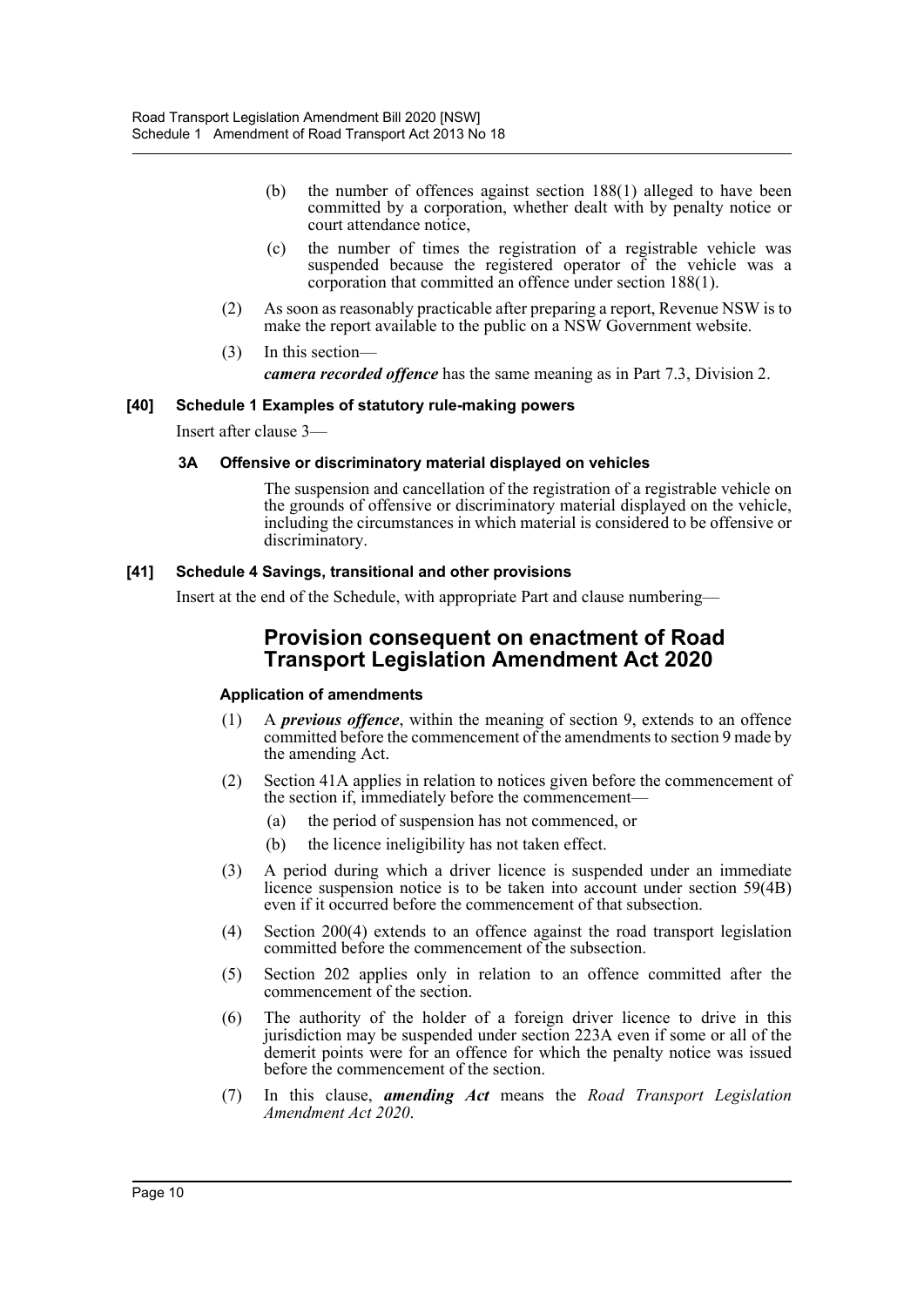## <span id="page-11-0"></span>**Schedule 2 Amendment of other legislation**

## **2.1 Driving Instructors Act 1992 No 3**

## **[1] Section 10 Prerequisites for licence**

Omit "after considering a report on the person made under section 13 or any other relevant matter," from section  $10(4)(b)$ .

## **[2] Sections 12 and 13**

Omit the sections.

## **[3] Section 14 Consideration of information**

Omit "report of" from section 14(1). Insert instead "information received from".

## **[4] Section 14(2)**

Omit the subsection.

## **2.2 Fines Act 1996 No 99**

#### **[1] Section 38 Circumstances in which person issued with penalty reminder notice for vehicle or vessel offence is not liable to pay penalty**

Omit "name and address" from section 38(1)(a).

Insert instead "nomination details".

## **[2] Section 38(1)(b)**

Omit "that name and address". Insert instead "the nomination details".

## **[3] Section 38(3F)**

Omit "either a false name or address (or both a false name and address) for the person is". Insert instead "false nomination details for the person are".

## **[4] Section 38(4)**

Insert in alphabetical order—

*Australian driver licence* has the same meaning as in the *Road Transport Act 2013*.

*foreign driver licence* has the same meaning as in the *Road Transport Act 2013*.

*nomination details* of a person means—

- (a) the person's name, address and date of birth, and
- (b) if the offence relates to a vehicle—
	- (i) the number of the person's Australian driver licence or foreign driver licence, and
	- (ii) if the person holds a foreign driver licence—the jurisdiction that issued the licence.

## **2.3 Photo Card Act 2005 No 20**

## **[1] Section 13D, heading**

Insert "**or use**" after "**Release**".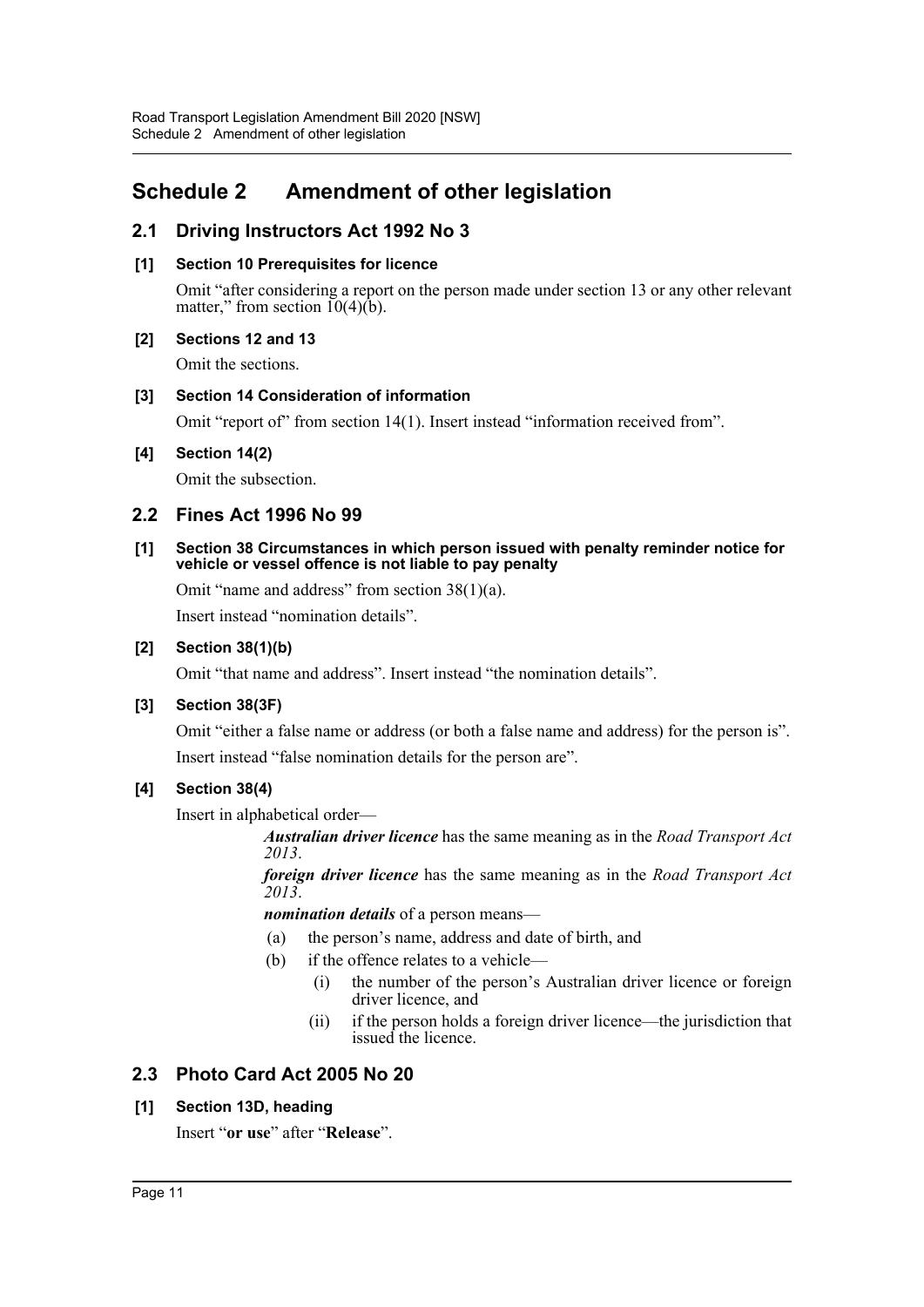### **[2] Section 13D**

Omit "may use and release information (including photographs) in the Register to the Secretary or the Chief Executive Officer of Service NSW if the release of the information is for the purpose of the issue of a digital Photo Card".

Insert instead—

may—

- (a) use information, including photographs, in the Register for the purpose of exercising its functions, including delegated functions, or
- (b) release information, including photographs, in the Register if the release of the information is for the purposes of—
	- (i) the issue of a digital Photo Card, or
	- (ii) the use of a digital Photo Card, or
	- (iii) verifying the authenticity of a digital Photo Card.

## **[3] Section 15 Security of information on Register**

Insert "or used" after "released".

## **2.4 Road Transport (General) Regulation 2013**

## **[1] Part 2, Division 1 Database of declarations and orders**

Omit the Division.

#### **[2] Clause 149**

Insert after clause 148—

#### **149 Limitation period for certain offences**

For the purposes of section 202(2) of the Act, the following provisions of the *Road Transport (Vehicle Registration) Regulation 2017* are prescribed as provisions for which proceedings may be commenced not later than 2 years after the date alleged to be the date for an offence on which the offence was committed—

- (a) clause  $68(8)–(10)$ ,
- (b) clause  $69(4)$  and  $(6)$ ,
- (c) clause 85(5),
- (d) clause 93.

## **[3] Schedule 1 Fees**

Omit the matter relating to item 1.

## **2.5 Road Transport (Driver Licensing) Regulation 2017**

#### **Clause 104 Use of information by TfNSW**

Omit the clause.